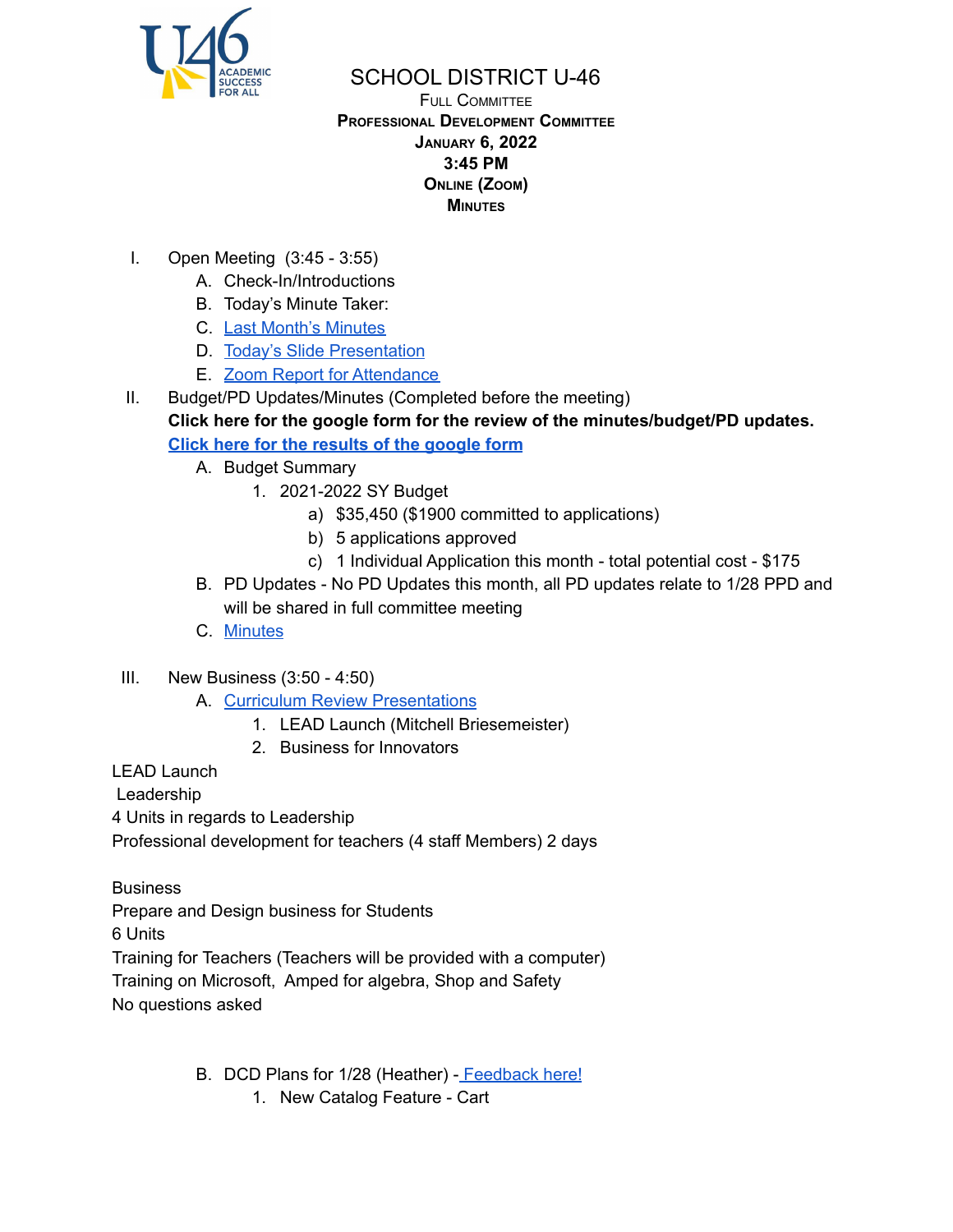

FULL COMMITTEE **PROFESSIONAL DEVELOPMENT COMMITTEE JANUARY 6, 2022 3:45 PM ONLINE (ZOOM) MINUTES**

- 2. Overview of Mandatory Training Sessions on 1/28
- 3. \*New\* Peer-Led PD
- 4. \*New\* Prerequisites for Task and PLC Course
- 5. \*New\* Website for DCD [information](https://sites.google.com/u-46.org/2022128dcdday/home) (DRAFT VERSION)
	- a) Discussion of new components what other information needs to be included? What might a flyer look like? (Quick breakout room discussion!)

Canvas

Canvas catalog had an update (Cart for paying courses)

We do not paid for courses

You can add all the courses in the cart and then decide and enroll on courses you want. If the course has a limited number of seats, it will save your seat for 10 seconds.

Mandatory Training

January 28, 2022 all Regor and Equity Schools will attend.

If not, you can enroll to a different course

If you are a secondary teacher it will be an asynchronous course, they will be a live session as well.

Survey

More time is always requested

Pear Led PLC

Engage with your planning team, submit proof, and receive PLC Credit.

Use the format in canvas to submit the proof.

Some PD's have a sequence for some courses.

Not all PD's will be following a sequence.

New website will be built to provide you with the best courses to take according to your role in the district.

Some courses will send you directly to Canvas Catalog to register for it.

For secondary it will also have a link for your subject area.

Breakout Rooms What information do we need to communicate with our schools? Team 3 - Believes that a cheat sheet will be amazing to have. Not to long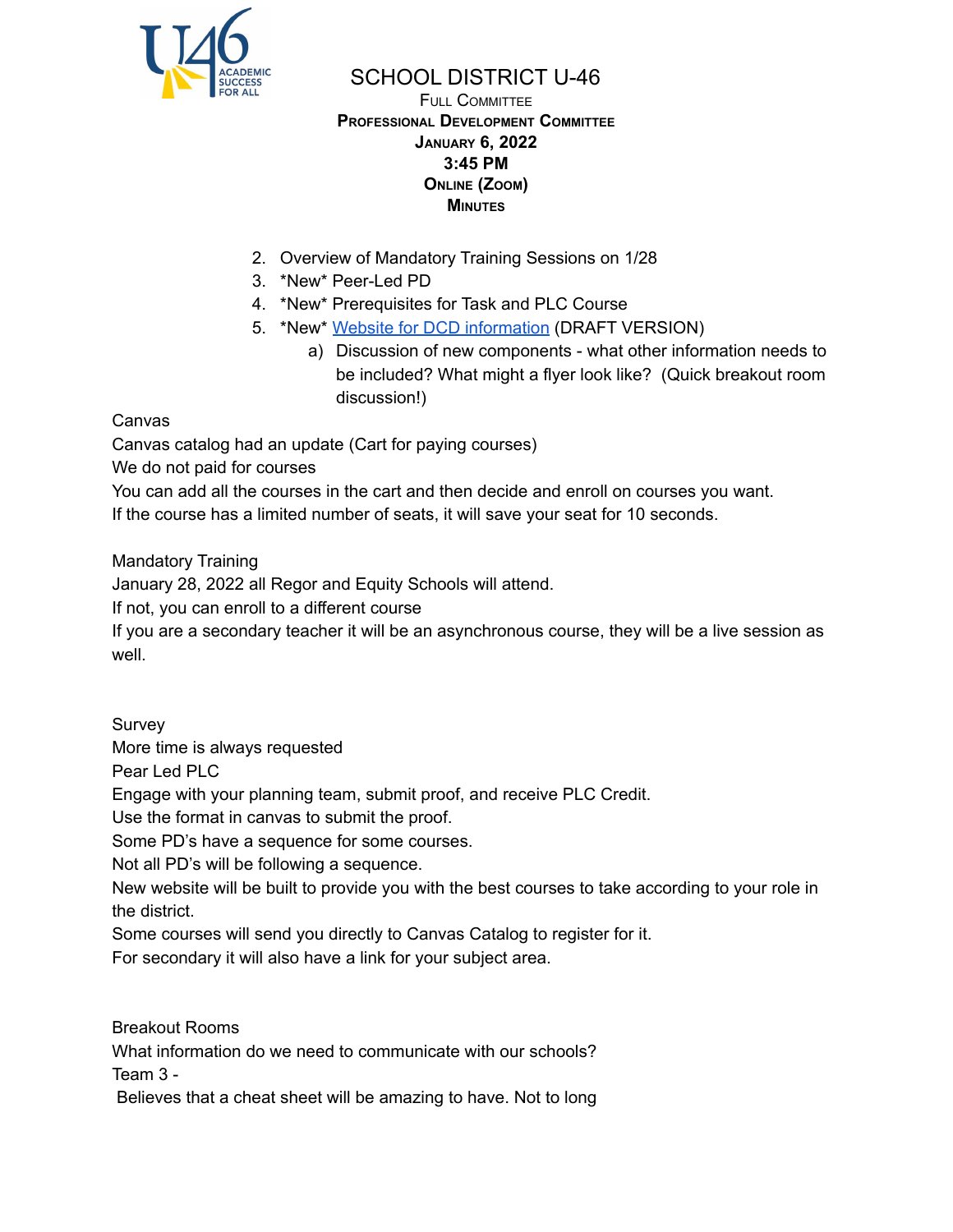

FULL COMMITTEE **PROFESSIONAL DEVELOPMENT COMMITTEE JANUARY 6, 2022 3:45 PM ONLINE (ZOOM) MINUTES**

All other teams -

A flier will be appreciated.

Being able to go through this at our staff meetings would be helpful. Having the website up and running for next week would be helpful.

A short walk through video would be helpful.

Have a visual in regards to course, dates, and times.

C. U-46 Rising PD Overview - Coaching Tool Review (Lela Majstorovic) Coaching tool Used by faculty couches It is an optional tool. It will show the learning target, progression of learning, overview from 101 -106

- 1. Feedback Form Please complete as a team in your breakout rooms
- 2. Click here to view [feedback](https://docs.google.com/forms/d/1pIHdJj_8GLWQmW1phWtPyHKi6f8s6ktjD-qWi6PTo7U/viewanalytics)

## IV. Next Steps (4:55 - 5:00)

- A. Report Out at Building (Sara)
- B. Next Meeting: February 3, 2022

Minutes: Two courses been presented:

LEAD Launch

- 1. Leadership
- 4 Units in regards to Leadership
- Professional development for teachers (4 staff Members) 2 days
- 2. Business
- Prepare and Design business for Students
- 6 Units
- Training for Teachers (Teachers will be provided with a computer)
- Training on Microsoft, Amped for algebra, Shop and Safety

No questions asked